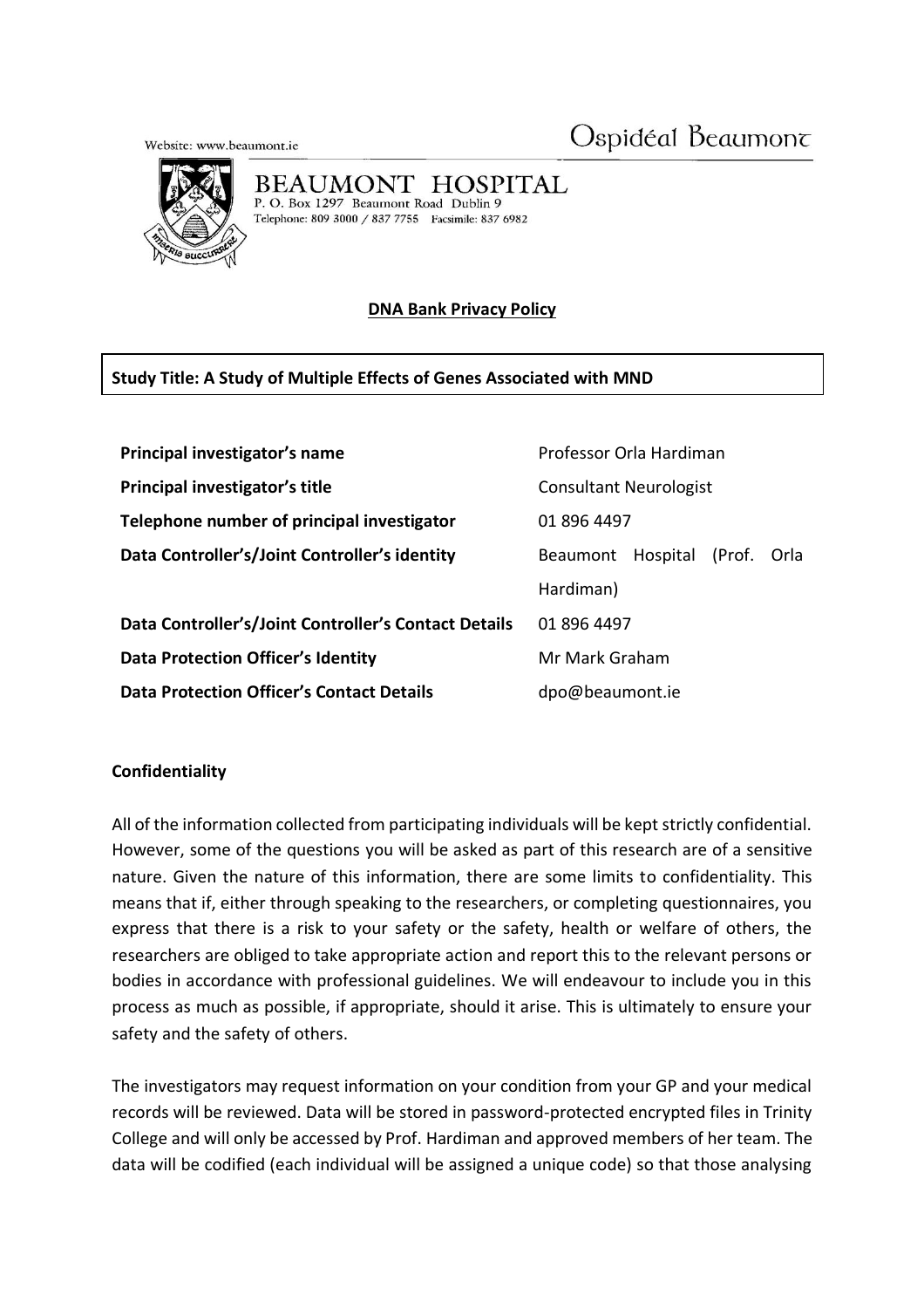the data will not be able to identify you and no personal information will be included in publications in the scientific literature or at scientific conferences.

### **Data Protection**

- 1. We will be using your personal information in our research to help us to understand the cause of ALS, and to develop new and more effective treatments. The essential data being collected include demographics, neuropsychological and MRI and EEG data, and blood samples.
- 2. Your data is being processed in accordance with Article 6(1)(e) Public Interest; and Article (9)(2)(j) Scientific Research Purposes of the General Data Protection Regulation 2016.
- 3. Members of the project research team, under the approval and supervision of Prof. Orla Hardiman, Principal Investigator, will have access to your information. Your data in coded form will be shared with other European Motor Neurone Disease research groups who are carrying out similar projects and are collecting similar information.
- 4. Your personal data will be coded using your unique identification number. Paper data will be retained for 5 years, until the study has concluded and then destroyed. Electronic data will be transferred to the Academic Unit of Neurology for analysis. Following completion of the study anonymised electronic data will be stored on a secure server in the Academic Unit of Neurology in Trinity College Dublin.
- 5. As your data will be coded at the time of testing with a unique identification number we do not foresee any situation where a data breach could cause harm. The electronic data on computers will also be coded and the key to link your name with the number will be kept separately. After completion of the study this key will be destroyed. In the unlikely event of a data breach, it will only be possible for someone to see your raw test scores which will not be meaningful to an untrained third party.
- 6. You have a right to withdraw your consent at any stage during the research study without giving a reason and without penalty. You can inform any member of the research team of your decision to withdraw at any time and they will accommodate your request.
- 7. You have the right to lodge a complaint with the Data Protection Commissioner about this research study if you feel your personal data is being mishandled.
- 8. You have a right to request access to your data and a copy of it, unless your request would make it impossible or make it very difficult to conduct the research.
- 9. You have a right to restrict or object to processing, unless your request would make it impossible or make it very difficult to conduct the research.